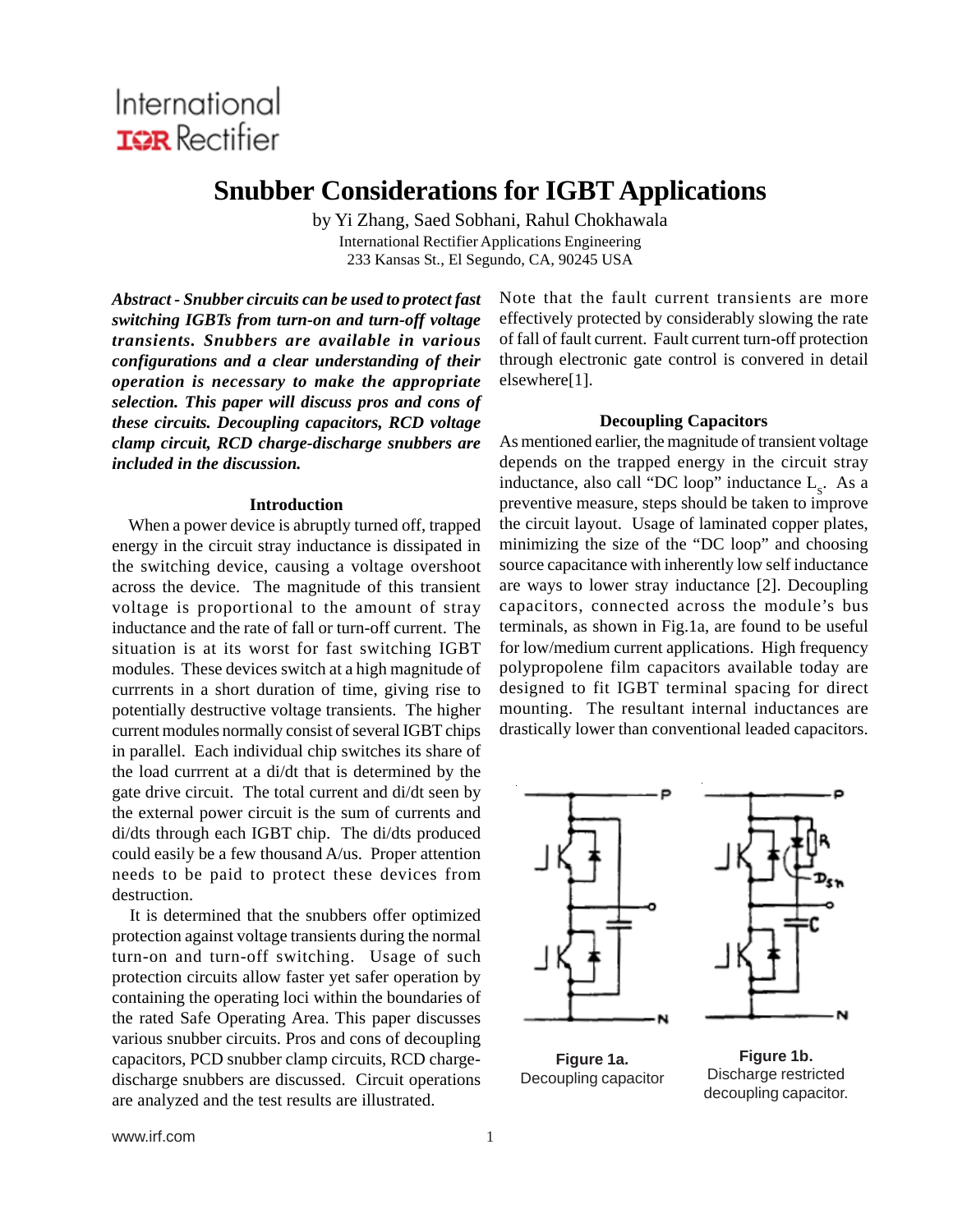Figs. 2a, 2b and 3a, 3b show turn-on and turn-off switching waveforms, with and without a luF modulecompatible decoupling capacitor.





Figures 3a.b. Turn-off waveforms at **&** with decoupling capacitor, respectively. Tested at 300V, 150A, 15V/39Q, C<sub>an</sub>=1µF V<sub>CE</sub>: 100V/div, I<sub>C</sub>: 50A/div, V<sub>GE</sub>: 5V/div

These figures show voltage across the IGBT ( $V_{\text{CE}}$ ), the DC bus current (i.e.  $I_C$  in Figs. 2a and 3a and  $I_C + I_{sn}$  in Fig. 2b and 3b), and the gate voltage (VGE). The actual current through IGBT is not recorded in Figs. 2b and 3b as the decoupling capacitor was directly screwed on to the module terminals and the path to the IGBT was not accessible for the current measurements. However, since the IGBT switching current is only marginally dependent on the effective external inductances, L<sub>s</sub> (the principal difference between the two cases), it is assumed to be almost identical in the both cases. It can also be shown that under a given set of conditions, the total switching losses are independent of the external stray inductances[3].

It is clear from the above figures that the usage of decoupling capacitors, by providing "non" inductive path during the switching operation, eliminate severe voltage transients during switching and help smooth out the circuit waveforms. Note that in Fig. 3b the voltage transient during the turn-off is reduced to 370V from its dangerously high value of 570V in Fig. 3a (rated voltage was 600V).

Due to the fear of destroying the device by over voltage (caused by the recovering diode), the IGBT turnon switching speed is limited by usage of higher gate resistors. With the decoupling capacitor in place, this constraint is removed. The gate resistor can now be reduced to a lower value, thereby allowing the IGBT to turn-on faster, and reducing overall switching losses.

The snubber capacitance value can be approximated from the following, based on the circuit stray inductance  $L_s$ , maximum switching current I<sub>0</sub>, DC rail voltage V<sub>CC</sub> and allowable peak voltage  $V_{\mathbf{p}\mathbf{k}}$  (Appendix II).

$$
C_{\rm sn} = L_{\rm s} \cdot I_0^2 / (V_{\rm pk} \cdot V_{\rm CC})^2 \qquad (1)
$$



l µs/div Figure 4. Sambber current waveforms at IGBT turn-off (with decoupling capacitor). With .5µF and 1µF capacitors. Tested at 300V, 125A, 15V/39Q I<sub>sn</sub>: 50A/div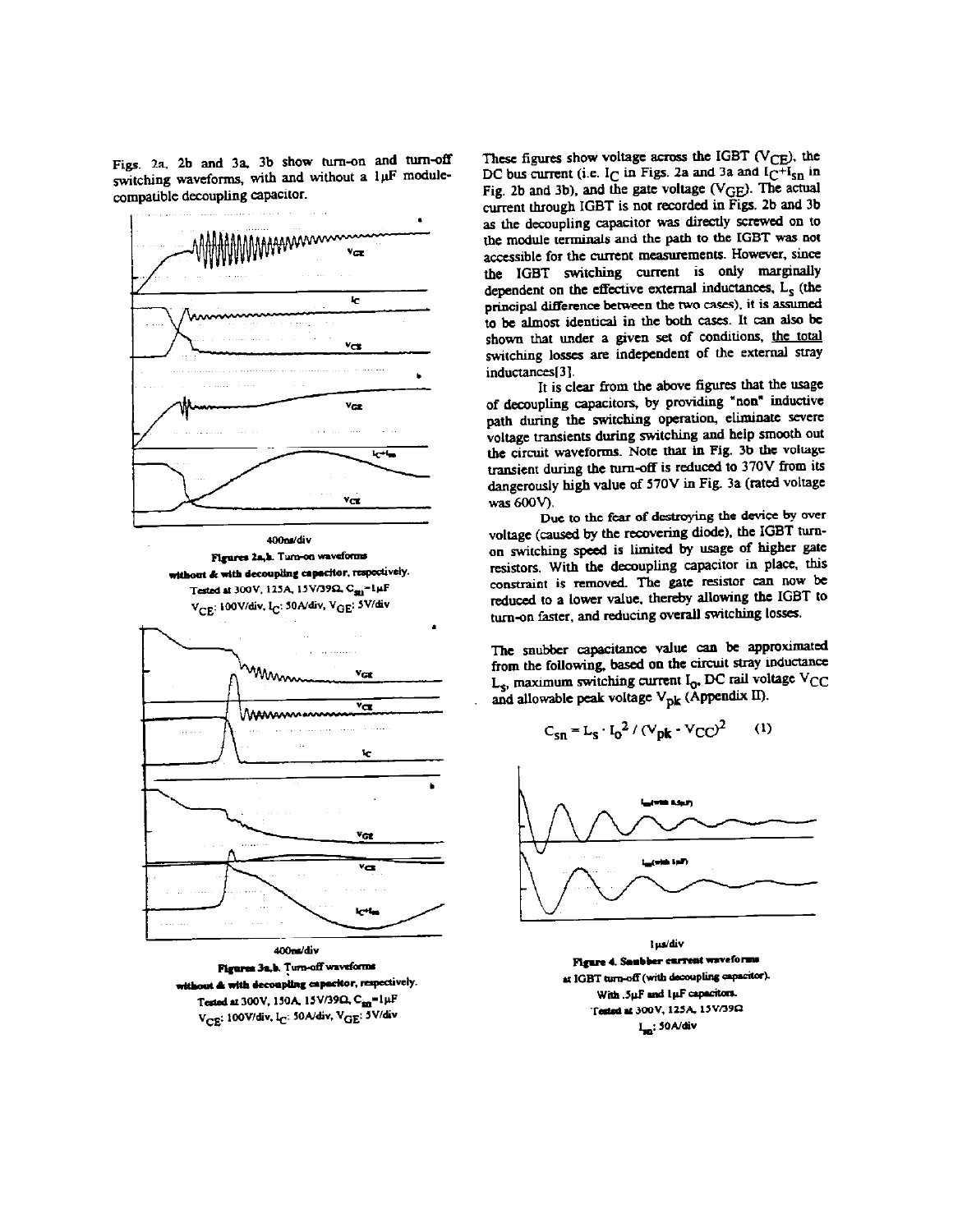The overriding criteria in selecting the capacitor may be the RMS current limit of the decoupling capacitor. IGBT switching sets off oscillations in the "DC loop", between the decoupling capacitor and the DC source. The oscillations are damped by the resistive stray elements in the loop. The resulting snubber currents are shown in Fig. 4, and given by the following (Appendix I).

$$
i_{\rm cr} = I_0 e^{-\alpha t} \cos(\beta t) \tag{2}
$$

Where  $\alpha$  = R/2L<sub>s</sub> and  $\beta$  =  $[4/L_sC_{\text{sn}} - (R/2L_s)^2]^{1/2}$ , R being the stray resistance in the loop that include capacitor's ESR. From Appendix II I<sub>RMS</sub> in the capacitor are given by:

$$
I_{RMS} = I_0 (f_{SW} \cdot L_S / R_S)^{-1/2}
$$
 (3)

Since the capacitor's ESR is the dominant part of the total stray resistance, the worst case losses in the capacitor can be approximated as follows:

$$
ESR \cdot I_{\text{DMS}}^2 = 2 \cdot (\frac{1}{2} L_s I_0^2) \cdot f_{\text{SW}}^2
$$
 (4)

At higher frequencies and higher device currents, the oscillatory snubber currents may cause excessive heating in this high frequency capacitors.

The capacitor should therefore be selected based on the limiting values given by (1) and (3). For the load currents up to 150A or so, and switching frequency of up to a few kHz, the decoupling capacitors seem to provide the optimal protection against the normal switching transients. While this method provide low inductive path for the currents during switching, it is not a panacea for bad circuit layout, as higher L<sub>s</sub> result in greater RMS currents in the capacitors (as seen form 3).

## The discharge resistant circuit of figure 1b

The circuit in Fig. 1b operates by the same principal as the decoupling capacitor, but only during the turn-off switching. As the IGBT is turned off the energy trapped in the stray "DC loop" inductance is transferred to the capacitor. The diode D<sub>SD</sub> however blocks off any oscillations from occurring. See Fig 5. The excess charge on the capacitor is gradually discharged through the snubber resistor.

The disadvantage of this circuit is that the added element in the protection circuit (i.e. the blocking diode) increases the overall snubber inductance. Also direct mounted, low inductance snubber capacitor can not be used in this case. This causes an increase in the VCE overshoot as seen from Fig. 5, as compared to the one shown in Fig. 3b.



400ns/div Figure 5. Turn-off waveforms with Discharge Restricted decoupling capacitor. Tested at 300V, 150A, 15V/39 $\Omega$ , C<sub>sn</sub>=1µF/20 $\Omega$ V<sub>CE</sub>: 100V/div, I<sub>C</sub>: 50A/div, V<sub>GE</sub>: 10V/div,

The turn-on operation of this circuit is exactly similar to the one for the RCD clamp circuit; to be discussed next. The snubber losses are given by (1) and (5), also in the next section.



## **RCD Snubber and clamp circuits**

Figs. 6a and 6b are two principal examples of RCD snubbers for high current IGBT applications. While both circuits reduce transient voltages across switching devices, the charge-discharge snubber circuit in Fig. 6b is also targeted for reducing IGBT turn off losses. First, operation of the circuit in Fig. 6a will be considered.

#### The "clamp" circuit of figure 6a

The operation of this RCD circuit during turn-on and turn-off switchings are described separately below.

Turn-off: The function of this circuit is somewhat similar to a voltage clamp. During IGBT conduction time the snubber capacitors are charged to the bus voltage. As the IGBT is turned off the voltage across it, VCE, rises rapidly. The circuit "DC loop" stray inductance,  $\overline{L}_s$ , may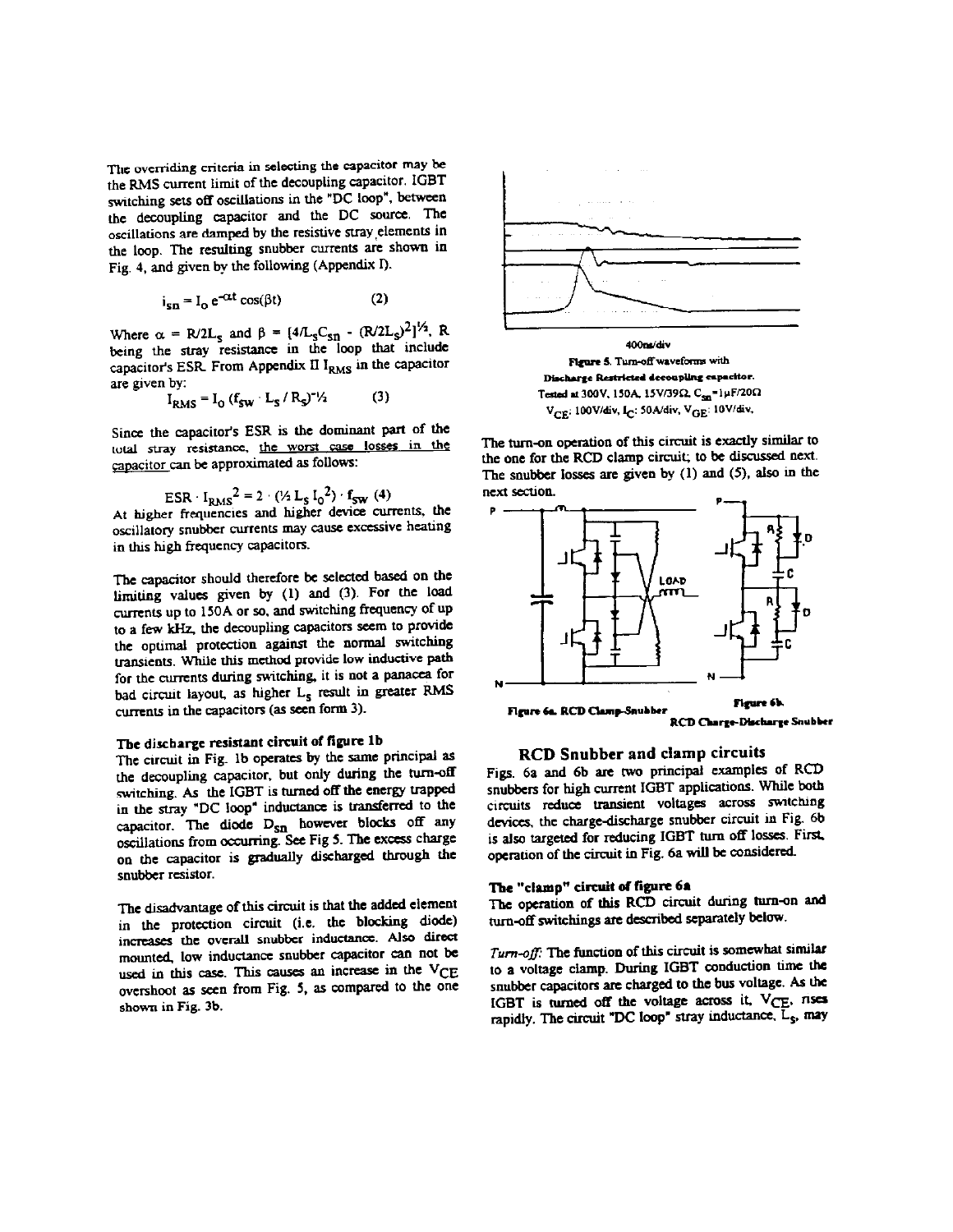cause VCE to rise above the bus voltage. As this occurs, the snubber diode is forward biased and the snubber is activated. The energy trapped in the stray inductance now is diverted to the snubber capacitor which absorbs this incremental energy without substantial rise in its voltage. The waveforms shown in Fig. 7 clearly illustrate the turn-off behavior with and without the RCD clamp. The voltage overshoot has been substantially reduced from 210 Volts to only 50 volts. Initially a small stray inductance in the snubber circuit causes VCE to peak slightly above  $V_{CC}$ .



Figure 7. Turn-off waveforms with & without RCD snubber. Tested at: 400V, 100A, 25°C; L<sub>3</sub> = 100nH,  $VG/RG(off) = -6V/33\Omega$  $C_{\rm SR} = 0.22 \mu F$ , R<sub>SR</sub> = 12 $\Omega$ VCE: 100V/div, IC/Isn: 20A/div, Eoff: 2mJ/div



u. 8. Turn-off waveforms with RCD snubber for two different La values (100nH, 340nH). Tested at: 400V, 100A, 25°C; Vg/Rg(off) = -8V/330  $C_{\rm SR} = 0.22 \mu F$ , R<sub>SB</sub> = 12 $\Omega$ VCE: 100V/div, IC: 20A/div, Eoff: 2mJ/div

Fig. 8 displays the waveforms generated for two different stray inductances (100nH, 340nH). As illustrated in the figure the initial  $V_{CE}$  peak - which is dependent on the stray inductance within the snubber circuitry - is the same for the two cases. The final voltage peak  $(V_{pk})$  for the higher inductance does reach a higher value as expected since there is more trapped energy  $(\frac{1}{2} \cdot L_s \cdot i^2)$  diverted to the same snubber capacitor. This value however is well within the voltage rating of the device and only marginally influences the losses in the IGBT, since it occurs when the current has reached to a smaller value. The V<sub>pk</sub> magnitude can be calculated from the formulae given in the following section



Figure 9. Turn-on waveforms for an IGBT with no RCD snubber protection Tested at: 400V, 100A, 25°C; L<sub>s</sub> = 240nH,  $VG/RG$  (on) = 15V/S.I $\Omega$ VCB: 100V/div, IC: 20A/div, Vdiode: 100V/div

Turn-on: Fig. 9 displays the turn on waveforms for an unprotected IGBT with a gate resistor  $(R_G)$  of 5.1 Ohms. The rapid rise in the IGBT current (1200 A/µs) combined with the circuit stray inductance (300 nH) caused the FWD to go through severe reverse recovery process. As seen in the figure, the FWD recovery voltage (=630V) actually exceeded the rated voltage of the module.

In order to bring this voltage down to a safe value, the turn on di/dt was lowered by using a higher RG. The results are shown in Fig. 10. The increase in RG, however had profound effect in increasing the switching losses, as expected [3], [4].

The RCD clamp shown in Fig. 6a is also effective in reducing turn-on voltage transients. As the IGBT current rises, the L<sub>s</sub>-di/dt voltage loss causes the voltage across the positive and negative terminals of the module, V<sub>ab-</sub>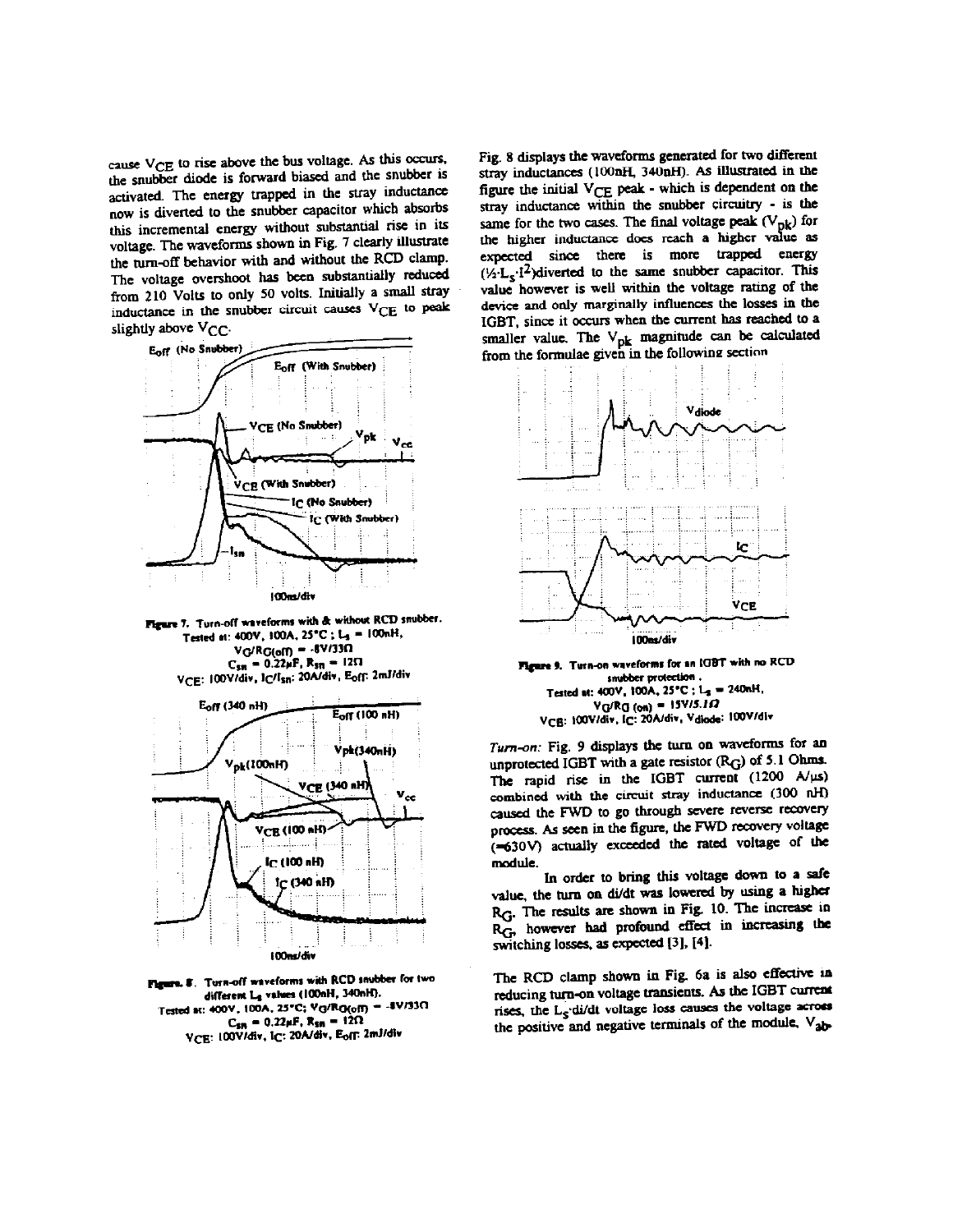to drop by the same amount (i.e. to  $V_{CC} - L_S \cdot \frac{di}{dt}$ ). The snubber capacitors that were fully charged to VCC, now find a discharge path through the forward biased Free Wheel Diode (note that the FWD is on, freewheeling the load current), the IGBT and the snubber resistors. Fig. 11 shows the equivalent circuit during turn on. The snubber diodes are reverse biased and therefore not shown. The current paths are shown in the figure. This snubber discharge current  $(I_{\text{sn}})$  partially provides for the reverse recovery charge of the FWD, thus the total current seen by  $L<sub>S</sub>$  is modified. This has a favorable effect on the magnitude of the reverse recovery voltage transient.



Figure 10. Turn-on waveforms for an IGBT with no RCD snubber protection

Tested at: 400V, 100A, 25°C; L<sub>2</sub> = 240nH, VG/Rg (on) = 15V/330<br>V<sub>CE</sub>: 100V/div, I<sub>C</sub>: 20A/div, Vdiode: 100V/div, E<sub>06</sub>: 1mJ/div



Figure 11. Equivalent circuit under turn-on conditions Low-side IGBT is switched on.

The waveforms shown in Fig. 12 illustrate the snubber operation. Notice the complete elimination of the voltage transient and also reduction in the oscillations following turn on. Another interesting fact is that this waveform was generated with R<sub>G</sub> of 0.5 Ohm which reduced the energy losses from 2.41 mJ in Fig. 10 to 1.25 mJ, a savings of aimost 50%! Therefore this snubber, not only clamps the turn on voltage transient, but also enables the user to choose a value of RG that produces minimal turn on losses.



Figure 12. Turn-on waveforms with RCD snubber. Tested st: 400V, 100A, 25°C; L<sub>2</sub> = 240nH,  $VG/RG(\sigma n) = 15V/0.5\Omega$  $C_{\rm sn} = 0.22 \mu F$ , R<sub>sn</sub> = 12 $\Omega$ VCE/Vdiode: 100V/div, IC/Isn/Itotal: 20A/div, Eon: 0.5mJ/div V<sub>ab</sub>: 100V/Div

Fig. 13 Shows the effect of changing the snubber resistor (R<sub>Sn</sub>) on turn on waveforms. Lower R<sub>Sn</sub>s provide for better snubbing action.

The value for the snubber components can be approximated from the expressions given below, based on circuit stray inductance  $L_s$ , switching frequency  $f_{sw}$ , maximum switching current  $I_0$ , turn-on current rise time<br> $t_r$  DC rail voltage  $V_{CC}$  and allowable peak voltage  $V_{pk}$ The derivations are shown in Appendix II.

$$
C_{\rm SB} = L_{\rm s} \cdot I_0^2 / (V_{\rm pk} \cdot V_{\rm CC})^2
$$
 (1)

Snubber resistor:

$$
R_{\rm sn} = 1 / (6 \cdot C_{\rm sn} \cdot f_{\rm sw})
$$
 (5)

Losses in Snubber resistor :  
P<sub>R</sub> = 
$$
\frac{1}{2} \cdot C_{SR} \cdot (V_{pk}^2 - V_{CC}^2) \cdot f_{sw}
$$
 (6)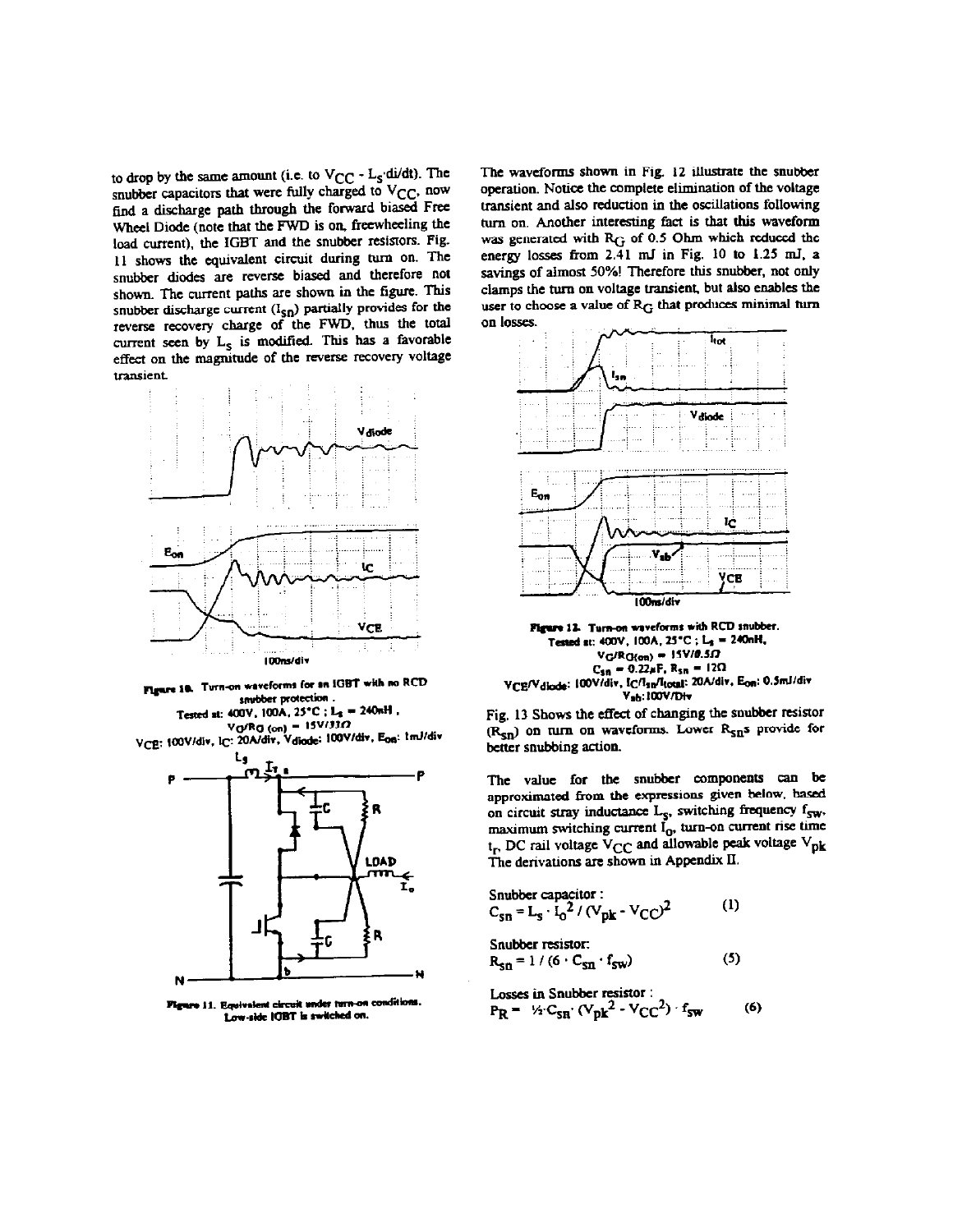The snubber diode should be of fast and soft recovery type to avoid severe oscillations following  $V_{\text{pk}}$  at turn off. The resistor should be of non-inductive type to avoid oscillations at turn-on.



Figure 13. Effect of changing R<sub>50</sub> values. Tested at: 400V, 100A, 25°C; L<sub>3</sub> = 240nH,  $VG/RG(on) = 15V/33\Omega$  $C_{\rm sn} = 0.22 \mu F$ ,  $R_{\rm sn} = 12 \Omega$ , 33 $\Omega$ Vdiode: 100V/div, Itotal: 20A/div

The charge-discharge circuit of figure 6b The charge-discharge snubber circuit in Fig. 6b can be targeted for reducing turn-off dissipation in IGBT. During IGBT turn on, the snubber capacitor is fully discharged and during turn off, it is fully charged. This circuit, unlike the one in Fig. - 6a which essentially acts as a clamp - reduces the rate of rise of voltage across the IGBT at turn-off, imposing softer switching and thereby reducing losses in the IGBT. The losses in the snubber are<sup>\*</sup>

$$
P_R = \mathcal{V}_1 C_{sn} \cdot V_{pk}^2 \cdot f_{sw} \qquad (7)
$$

As compared to (6) this losses are substantially higher.

Figs. 14a and 14b show results of testing a 150A, 600V Ultra-Fast IGBT module, with and without a charge-discharge snubber. With a 0.5µF capacitor, the turn-off dv/dt was lowered from 3500V/µs to 300V/µs, as observed from this figures. As a result, turn-off losses were brought down from 11.2mJ to 3.4mJ (down 70%). The test was repeated on a 150A, 600V low VCE(sat) type module. The results are shown in Figs. 15a and 15b. Here again, savings were substantial as the turn-off losses decreased from 20mj to 6.5mJ (down 68%), by due to slowing of the rate of rise of voltage. Low VCE(sat) type of IGBTs due to their longer minority carrier life-time continue to incur higher turn-off losses under soft switching conditions, just as in hard switch conditions.



Figures 14s,b. 150A/600V Ultra Fast IGBT turn-off waveforms, With & without Charge-Discharge RCD snubber, respectively. Tested at 340V, 150A, 125<sup>o</sup>C, 15V/39Q, C<sub>30</sub>/R<sub>30</sub>: 0.5µF/20Q

V<sub>CE</sub>: 100V/div, I<sub>C</sub>: 50A/div, V<sub>GE</sub>: 5V/div Eoff 5mJ/div, Time scale: 400m/div



Figures 15a,h. 150A/600V Fast IGBT turn-off waveforms. With & without Charge-Discharge RCD snubber, respectively. Tested at 340V, 150A, 125°C, 15V/39Q, Csm/R<sub>3m</sub>: 0.5µF/20Q V<sub>CE</sub>: 100V/div, I<sub>C</sub>: 50A/div, V<sub>GE</sub>: 5V/div E<sub>off</sub> 5ml/div, Time scale: 400ml/div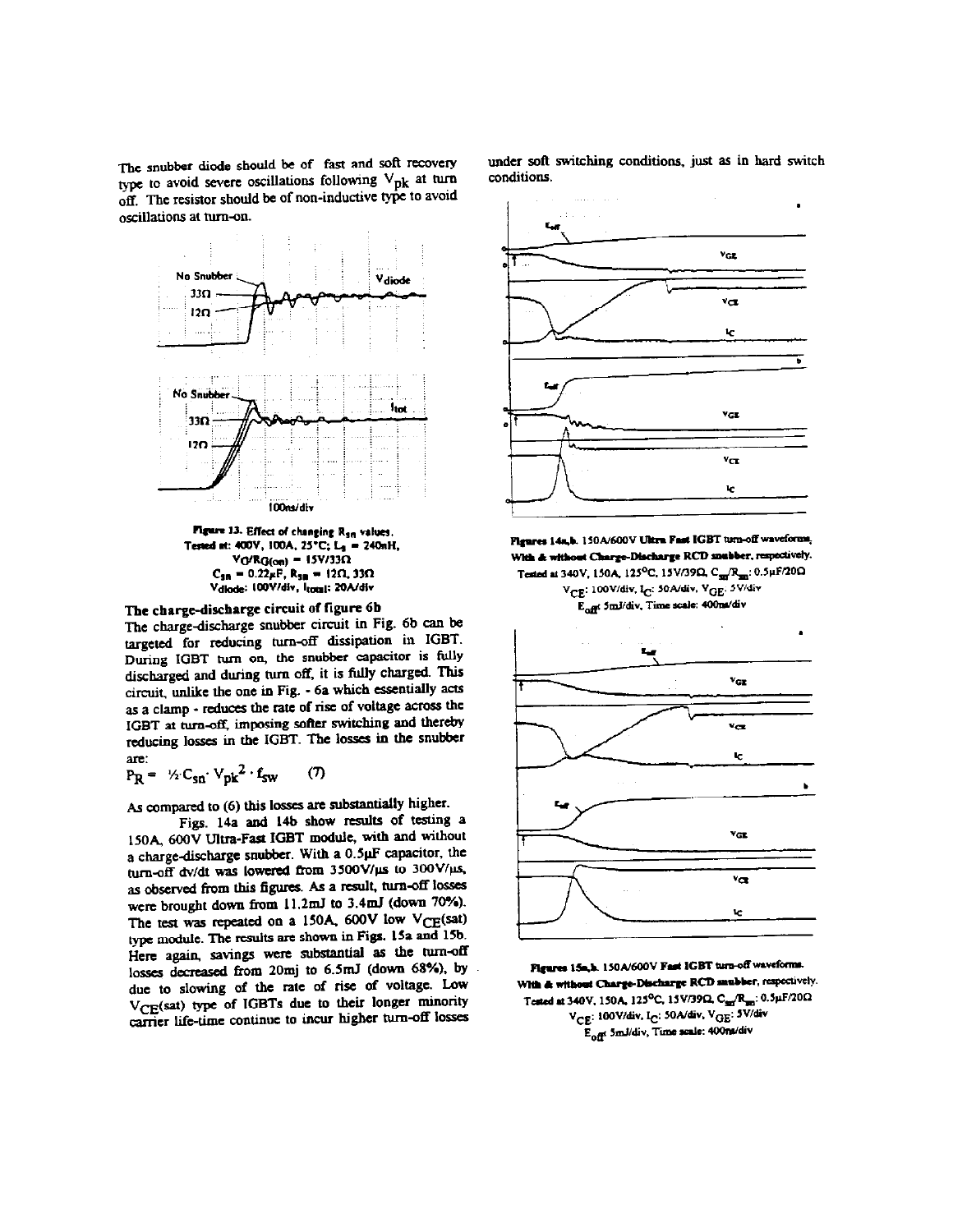The reduction in turn-off losses directly depends on the load current, I<sub>o</sub>. On the other hand, snubber losses depend predominantly on values of  $C_{\text{sn}}$  and  $V_{\text{CC}}$ , varying only marginally as the load current is increased (see 7). This is best demonstrated by the test results in Fig. 16 which shows IGBT turn-off at much higher current (350A); once again, with and without snubber. In terms of mJs per switching, the savings here were much more substantial (30mJ) than at 150A (13.5mJ) in Fig. 15a. The snubber losses as given by (7) did not change much. Therefore at higher currents, the savings in IGBT turn-off losses start to overshadow the losses in snubber circuit, making this circuit more applicable. The efficiency is enhanced manifolds if an active feedback circuit is employed to return the trapped energy back to the source.



400m/div Figures 16. 150A/600V Fas IGBT turn-off waveforms. With & without Charge-Discharge RCD mubber. Tested at 340V, 350A, 125<sup>o</sup>C, 15V/39Q, C<sub>art</sub>/R<sub>an</sub>: 0.5µF/33Q Ver: 100V/div, Ic: 100A/div, Eoff 5mJ/div,

In bridge applications, snubber capacitor across the opposite IGBT could produce extremely high shootthrough currents in the IGBT that is being turned on. The magnitude of this additional current could be as high as  $V_{CC}$  [C<sub>SD</sub><sup>1/2</sup>, with the width of  $\pi$ [C<sub>SD</sub><sup>1/2</sup>. Fig. 17 shows turn-on waveforms with a 0.1µF snubber capacitor. The snubber inflicted current transients caused turn-on losses at 150A to increase from 9mJ to 16mJ. At impact of this additional current during turn-on becomes less severe as the load current is increased to a higher level. In applications not involving bridge configurations (chopper circuits for an example), this charge-discharge snubber can be used with the considerations of turn-off stresses only. The free-wheel diode can be effectively protected by a simpler RC snubber in such circuits[5].



Figures 17. 150A/600V Fast IGBT turn-on waveforms With A without Charge-Discharge RCD snubber. Tested at 340V, 150A, 125<sup>0</sup>C, 15V/39Q, C<sub>311</sub>/R<sub>501</sub>: 0.1µF/33Q V<sub>CE</sub>: 100V/div, I<sub>C</sub>: 50A/div, E<sub>off</sub>: 5mJ/div,

Voltage Transients during Fault Current Turn-off The short circuit current generated during fault conditions can be up to five to ten times the rated current. Shutting off such high currents too quickly can produce extremely high di/dts that are potentially detrimental to the IGBTs[6].

The snubber circuits discussed in the above section are not as practical when it comes to protecting transient voltages generated during short circuit conditions. As seen from (1), the required snubber capacitor value is proportional to the square of the device current. This means that the capacitor required will have to be 25 to 100 times larger than in normal switching operation. High capacity, high voltage snubber capacitors are large and expensive (as for snubber capacitors required for GTO thyristors!), making the RCD scheme unattractive for high current IGBT modules. Equally importantly, the snubber circuit connected at the terminals do not address the problem of high current module's internal L di/dt voltage spike.

More practical methods involve slowing down the turnoff of the IGBTs under fault conditions as discussed elsewhere.[1]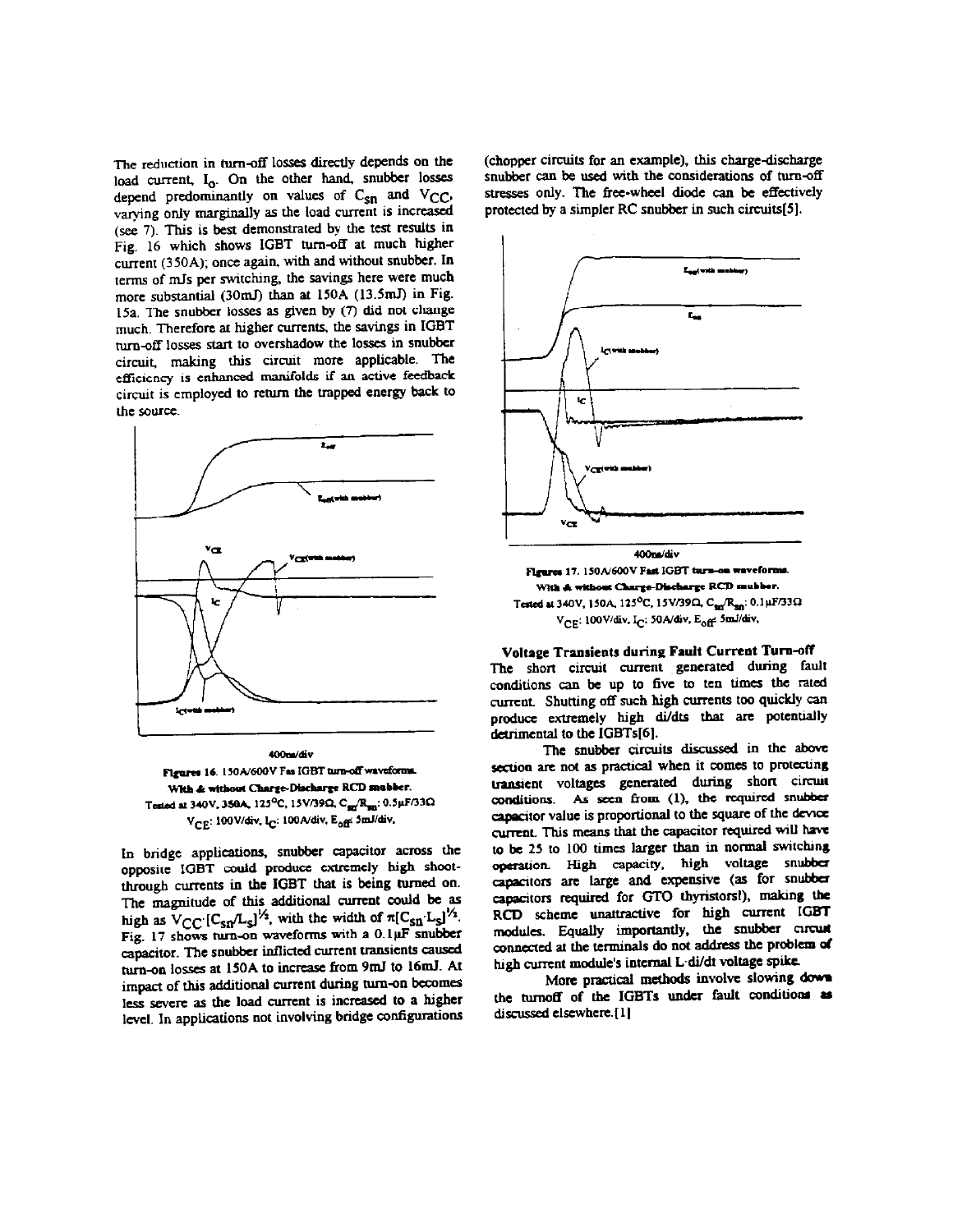## **Conclusions**

The problem of switching voltage transients is an important subject that can not be ignored, especially in the applications using fast switching IGBTs. The paper discussed principal protection circuits. Circuit operations were analyzed and the test results were illustrated. The following table summarizes the results.

| Low snubber losses.<br>Directly and favorably<br>Decoupling<br>effects turn-off and turn-<br>capacitor<br>on voltage stresses.<br>Produces voltage and<br>Newly available,<br>current oscillations in the<br>module-compatible<br>DC bus, forcing usage of<br>capacitors are more<br>snubber capacitors with<br>effective in limiting the<br>high RMS current limit.<br>voltage transients.<br>Note: More practical for the lower current range.<br>Low snubber losses.<br>Additional eliminates<br>Directly reduces the turn-<br>Discharge<br>increase snubber<br>off voltage overshoots.<br>resistant<br>inductance, making<br>Also has a favorable<br>decoupling<br>protection less effective.<br>effect on the turn-on<br>capacitor<br>voltage transients.<br>Snappy diode could<br>Much quieter switching<br>produce high recovery<br>as the snubber diode<br>voltage spikes and dv/dts<br>blocks off oscillations.<br>across IGBT/diode pair.<br>Note: More practical for the medium current ranges.<br>Very high snubber losses.<br>Requires more<br>Reduces turn-off voltage<br>RCD charge-<br>components.<br>overshoots.<br>discharge<br>snubber circuit<br>Increases turn-on losses<br>Could substantially<br>in the bridge<br>reduce turn-off losses in<br>configurations.<br>the transistor.<br>More complicated<br>No oscillations in the DC<br>component selection.<br>bus.<br>Note: More Practical for the high current, low bus voltage, chopper<br>applications.<br>Low mubber losses.<br>Directly reduces the turn-<br>RCD spubber-<br>off voltage overshoots.<br>clamp circuit<br>Aiso has a favorable<br>effect on the turn-on<br>voltage transients. | <u>Type</u> | Advantages | <b>Disadvantages</b> |  |
|---------------------------------------------------------------------------------------------------------------------------------------------------------------------------------------------------------------------------------------------------------------------------------------------------------------------------------------------------------------------------------------------------------------------------------------------------------------------------------------------------------------------------------------------------------------------------------------------------------------------------------------------------------------------------------------------------------------------------------------------------------------------------------------------------------------------------------------------------------------------------------------------------------------------------------------------------------------------------------------------------------------------------------------------------------------------------------------------------------------------------------------------------------------------------------------------------------------------------------------------------------------------------------------------------------------------------------------------------------------------------------------------------------------------------------------------------------------------------------------------------------------------------------------------------------------------------------------------------------------------------------------------------------------------------|-------------|------------|----------------------|--|
|                                                                                                                                                                                                                                                                                                                                                                                                                                                                                                                                                                                                                                                                                                                                                                                                                                                                                                                                                                                                                                                                                                                                                                                                                                                                                                                                                                                                                                                                                                                                                                                                                                                                           |             |            |                      |  |
|                                                                                                                                                                                                                                                                                                                                                                                                                                                                                                                                                                                                                                                                                                                                                                                                                                                                                                                                                                                                                                                                                                                                                                                                                                                                                                                                                                                                                                                                                                                                                                                                                                                                           |             |            |                      |  |
|                                                                                                                                                                                                                                                                                                                                                                                                                                                                                                                                                                                                                                                                                                                                                                                                                                                                                                                                                                                                                                                                                                                                                                                                                                                                                                                                                                                                                                                                                                                                                                                                                                                                           |             |            |                      |  |
|                                                                                                                                                                                                                                                                                                                                                                                                                                                                                                                                                                                                                                                                                                                                                                                                                                                                                                                                                                                                                                                                                                                                                                                                                                                                                                                                                                                                                                                                                                                                                                                                                                                                           |             |            |                      |  |
|                                                                                                                                                                                                                                                                                                                                                                                                                                                                                                                                                                                                                                                                                                                                                                                                                                                                                                                                                                                                                                                                                                                                                                                                                                                                                                                                                                                                                                                                                                                                                                                                                                                                           |             |            |                      |  |
|                                                                                                                                                                                                                                                                                                                                                                                                                                                                                                                                                                                                                                                                                                                                                                                                                                                                                                                                                                                                                                                                                                                                                                                                                                                                                                                                                                                                                                                                                                                                                                                                                                                                           |             |            |                      |  |
|                                                                                                                                                                                                                                                                                                                                                                                                                                                                                                                                                                                                                                                                                                                                                                                                                                                                                                                                                                                                                                                                                                                                                                                                                                                                                                                                                                                                                                                                                                                                                                                                                                                                           |             |            |                      |  |
|                                                                                                                                                                                                                                                                                                                                                                                                                                                                                                                                                                                                                                                                                                                                                                                                                                                                                                                                                                                                                                                                                                                                                                                                                                                                                                                                                                                                                                                                                                                                                                                                                                                                           |             |            |                      |  |
|                                                                                                                                                                                                                                                                                                                                                                                                                                                                                                                                                                                                                                                                                                                                                                                                                                                                                                                                                                                                                                                                                                                                                                                                                                                                                                                                                                                                                                                                                                                                                                                                                                                                           |             |            |                      |  |
|                                                                                                                                                                                                                                                                                                                                                                                                                                                                                                                                                                                                                                                                                                                                                                                                                                                                                                                                                                                                                                                                                                                                                                                                                                                                                                                                                                                                                                                                                                                                                                                                                                                                           |             |            |                      |  |
|                                                                                                                                                                                                                                                                                                                                                                                                                                                                                                                                                                                                                                                                                                                                                                                                                                                                                                                                                                                                                                                                                                                                                                                                                                                                                                                                                                                                                                                                                                                                                                                                                                                                           |             |            |                      |  |
|                                                                                                                                                                                                                                                                                                                                                                                                                                                                                                                                                                                                                                                                                                                                                                                                                                                                                                                                                                                                                                                                                                                                                                                                                                                                                                                                                                                                                                                                                                                                                                                                                                                                           |             |            |                      |  |
|                                                                                                                                                                                                                                                                                                                                                                                                                                                                                                                                                                                                                                                                                                                                                                                                                                                                                                                                                                                                                                                                                                                                                                                                                                                                                                                                                                                                                                                                                                                                                                                                                                                                           |             |            |                      |  |
|                                                                                                                                                                                                                                                                                                                                                                                                                                                                                                                                                                                                                                                                                                                                                                                                                                                                                                                                                                                                                                                                                                                                                                                                                                                                                                                                                                                                                                                                                                                                                                                                                                                                           |             |            |                      |  |
|                                                                                                                                                                                                                                                                                                                                                                                                                                                                                                                                                                                                                                                                                                                                                                                                                                                                                                                                                                                                                                                                                                                                                                                                                                                                                                                                                                                                                                                                                                                                                                                                                                                                           |             |            |                      |  |
|                                                                                                                                                                                                                                                                                                                                                                                                                                                                                                                                                                                                                                                                                                                                                                                                                                                                                                                                                                                                                                                                                                                                                                                                                                                                                                                                                                                                                                                                                                                                                                                                                                                                           |             |            |                      |  |
|                                                                                                                                                                                                                                                                                                                                                                                                                                                                                                                                                                                                                                                                                                                                                                                                                                                                                                                                                                                                                                                                                                                                                                                                                                                                                                                                                                                                                                                                                                                                                                                                                                                                           |             |            |                      |  |
|                                                                                                                                                                                                                                                                                                                                                                                                                                                                                                                                                                                                                                                                                                                                                                                                                                                                                                                                                                                                                                                                                                                                                                                                                                                                                                                                                                                                                                                                                                                                                                                                                                                                           |             |            |                      |  |
|                                                                                                                                                                                                                                                                                                                                                                                                                                                                                                                                                                                                                                                                                                                                                                                                                                                                                                                                                                                                                                                                                                                                                                                                                                                                                                                                                                                                                                                                                                                                                                                                                                                                           |             |            |                      |  |
|                                                                                                                                                                                                                                                                                                                                                                                                                                                                                                                                                                                                                                                                                                                                                                                                                                                                                                                                                                                                                                                                                                                                                                                                                                                                                                                                                                                                                                                                                                                                                                                                                                                                           |             |            |                      |  |
|                                                                                                                                                                                                                                                                                                                                                                                                                                                                                                                                                                                                                                                                                                                                                                                                                                                                                                                                                                                                                                                                                                                                                                                                                                                                                                                                                                                                                                                                                                                                                                                                                                                                           |             |            |                      |  |
|                                                                                                                                                                                                                                                                                                                                                                                                                                                                                                                                                                                                                                                                                                                                                                                                                                                                                                                                                                                                                                                                                                                                                                                                                                                                                                                                                                                                                                                                                                                                                                                                                                                                           |             |            |                      |  |
|                                                                                                                                                                                                                                                                                                                                                                                                                                                                                                                                                                                                                                                                                                                                                                                                                                                                                                                                                                                                                                                                                                                                                                                                                                                                                                                                                                                                                                                                                                                                                                                                                                                                           |             |            |                      |  |
|                                                                                                                                                                                                                                                                                                                                                                                                                                                                                                                                                                                                                                                                                                                                                                                                                                                                                                                                                                                                                                                                                                                                                                                                                                                                                                                                                                                                                                                                                                                                                                                                                                                                           |             |            |                      |  |
|                                                                                                                                                                                                                                                                                                                                                                                                                                                                                                                                                                                                                                                                                                                                                                                                                                                                                                                                                                                                                                                                                                                                                                                                                                                                                                                                                                                                                                                                                                                                                                                                                                                                           |             |            |                      |  |
|                                                                                                                                                                                                                                                                                                                                                                                                                                                                                                                                                                                                                                                                                                                                                                                                                                                                                                                                                                                                                                                                                                                                                                                                                                                                                                                                                                                                                                                                                                                                                                                                                                                                           |             |            |                      |  |
|                                                                                                                                                                                                                                                                                                                                                                                                                                                                                                                                                                                                                                                                                                                                                                                                                                                                                                                                                                                                                                                                                                                                                                                                                                                                                                                                                                                                                                                                                                                                                                                                                                                                           |             |            |                      |  |
|                                                                                                                                                                                                                                                                                                                                                                                                                                                                                                                                                                                                                                                                                                                                                                                                                                                                                                                                                                                                                                                                                                                                                                                                                                                                                                                                                                                                                                                                                                                                                                                                                                                                           |             |            |                      |  |
|                                                                                                                                                                                                                                                                                                                                                                                                                                                                                                                                                                                                                                                                                                                                                                                                                                                                                                                                                                                                                                                                                                                                                                                                                                                                                                                                                                                                                                                                                                                                                                                                                                                                           |             |            |                      |  |
|                                                                                                                                                                                                                                                                                                                                                                                                                                                                                                                                                                                                                                                                                                                                                                                                                                                                                                                                                                                                                                                                                                                                                                                                                                                                                                                                                                                                                                                                                                                                                                                                                                                                           |             |            |                      |  |
|                                                                                                                                                                                                                                                                                                                                                                                                                                                                                                                                                                                                                                                                                                                                                                                                                                                                                                                                                                                                                                                                                                                                                                                                                                                                                                                                                                                                                                                                                                                                                                                                                                                                           |             |            |                      |  |
|                                                                                                                                                                                                                                                                                                                                                                                                                                                                                                                                                                                                                                                                                                                                                                                                                                                                                                                                                                                                                                                                                                                                                                                                                                                                                                                                                                                                                                                                                                                                                                                                                                                                           |             |            |                      |  |
|                                                                                                                                                                                                                                                                                                                                                                                                                                                                                                                                                                                                                                                                                                                                                                                                                                                                                                                                                                                                                                                                                                                                                                                                                                                                                                                                                                                                                                                                                                                                                                                                                                                                           |             |            |                      |  |
|                                                                                                                                                                                                                                                                                                                                                                                                                                                                                                                                                                                                                                                                                                                                                                                                                                                                                                                                                                                                                                                                                                                                                                                                                                                                                                                                                                                                                                                                                                                                                                                                                                                                           |             |            |                      |  |
|                                                                                                                                                                                                                                                                                                                                                                                                                                                                                                                                                                                                                                                                                                                                                                                                                                                                                                                                                                                                                                                                                                                                                                                                                                                                                                                                                                                                                                                                                                                                                                                                                                                                           |             |            |                      |  |
|                                                                                                                                                                                                                                                                                                                                                                                                                                                                                                                                                                                                                                                                                                                                                                                                                                                                                                                                                                                                                                                                                                                                                                                                                                                                                                                                                                                                                                                                                                                                                                                                                                                                           |             |            |                      |  |
|                                                                                                                                                                                                                                                                                                                                                                                                                                                                                                                                                                                                                                                                                                                                                                                                                                                                                                                                                                                                                                                                                                                                                                                                                                                                                                                                                                                                                                                                                                                                                                                                                                                                           |             |            |                      |  |
|                                                                                                                                                                                                                                                                                                                                                                                                                                                                                                                                                                                                                                                                                                                                                                                                                                                                                                                                                                                                                                                                                                                                                                                                                                                                                                                                                                                                                                                                                                                                                                                                                                                                           |             |            |                      |  |
| No oscillations in the DC<br>Requires more                                                                                                                                                                                                                                                                                                                                                                                                                                                                                                                                                                                                                                                                                                                                                                                                                                                                                                                                                                                                                                                                                                                                                                                                                                                                                                                                                                                                                                                                                                                                                                                                                                |             |            |                      |  |
| components.<br>bus.                                                                                                                                                                                                                                                                                                                                                                                                                                                                                                                                                                                                                                                                                                                                                                                                                                                                                                                                                                                                                                                                                                                                                                                                                                                                                                                                                                                                                                                                                                                                                                                                                                                       |             |            |                      |  |
| Note: Most practical circuit, especially for medium and high current                                                                                                                                                                                                                                                                                                                                                                                                                                                                                                                                                                                                                                                                                                                                                                                                                                                                                                                                                                                                                                                                                                                                                                                                                                                                                                                                                                                                                                                                                                                                                                                                      |             |            |                      |  |
| applications.                                                                                                                                                                                                                                                                                                                                                                                                                                                                                                                                                                                                                                                                                                                                                                                                                                                                                                                                                                                                                                                                                                                                                                                                                                                                                                                                                                                                                                                                                                                                                                                                                                                             |             |            |                      |  |

To recap, the module-compatible, high-frequency decoupling capacitors were found to offer an optimal solution for the low current applications. The RCD snubber-clamp circuit was found to be the most effective and practical tool for the medium and high current applications.

## Appendix I

During short switching interval inductive load current remains unchanged at Io, as the main DC source and the decoupling capacitor supply to it.

i.e.  $isn + isp =$  Io during switching.

Where isn is the decoupling capacitor current and isp is the current from the DC source.

 $(a)$ 

Assuming ideal turn-on as the wort case for calculating snubber current, is  $w(0-) = 0$ , is  $w(0+) = 10$ . Where is w is the IGBT current.

Since isp can not change immediately (due to Ls), isn supplies full load current initially. Under ensuing steadystate conditions, isp supplies 100% of the load current. That is:

| $\text{isn}(0+) = \text{Io}, \text{isp}(0+) = 0$              | ര)      |
|---------------------------------------------------------------|---------|
| $isn(int) = 0$ , $isp(int) = Io$                              | $\circ$ |
| The equations governing various circuit variables are:        |         |
| $Vcc=Ls \cdot (disp/dt) + Vsn + isn \cdot ESR$                | (d)     |
| $disn/dt + disp/dt = 0$ [from (a)]                            | (e)     |
| $is_n = -C \cdot dVsn/dt$                                     | (f)     |
| Assuming that ESR of the high frequency decoupling            |         |
| capacitor constitute most of the circuit stray resistance.    |         |
| Upon solving (d), (e) $\&$ (f) with the initial condition (b) |         |
| and (c), we get                                               |         |
| $i_{sn} = e^{-\alpha t} \cdot l_0 \cos(\beta t)$              | (2)     |
| At the point of turn off, we have:                            |         |
| $\text{isn}(0+) = -\text{lo}, \text{ isp}(0+) = \text{lo}$    | D)      |
|                                                               |         |

 $(h)$  $\text{isn}(inf.) = 0$ ,  $\text{isp}(inf.) = 0$ assuming ideal switching.

The equation remain the same as before and we have,  $i_{sn} = -e^{-\alpha t} \cdot I_0 \cos(\beta t)$  (note the sign change)<br>i.e.  $\sin(\text{off}) = -\sin(\text{on})$ , The total capacitor RMS current is:

Irms =  $\sqrt{2T/Tsw}$  (1/T)  $\sqrt{(isn^2)}dt$ 

$$
= \sqrt{2T\text{Sw} \cdot \int [\text{lo}^*e^{-\alpha t}\cos(\beta t)]^2 dt}
$$
  
\n
$$
= \text{Io}\sqrt{1/T\text{sw} \cdot \left[(e^{-2\alpha t} (1+\cos(2\beta t))dt]\right]}
$$
  
\n
$$
= \text{Io}\sqrt{1/(2\alpha T\text{sw}) \cdot \left[1+\alpha^2/(\alpha^2+\beta^2)\right]}
$$
  
\nwhere  $\alpha = \text{ESR}/2L_s$  and  $\beta = \sqrt{4/L_sC_{sn}} \cdot (\text{ESR}/2L_s)^2$   
\nIrms = IoV [fsw \cdot (Ls/R+RC/4)], fsw = 1/T,  
\nAs Ls/R >> RC/4  
\nI\_{RMS} = I\_0V (f\_{sw} \cdot L\_S / R\_s) (3)  
\nThe power loss in the ESR are:  
\nPT=ESR \cdot Irms<sup>2</sup> = fsw \cdot LsIo<sup>2</sup>  
\n $= 2 \cdot (\frac{1}{2}L\text{S} \cdot \text{lo} - 2) \cdot fsw$  (4)

 $[\frac{1}{2} \text{ Ls} \cdot \text{Io}^2$  being the energy stored in  $L_{\text{S}}$